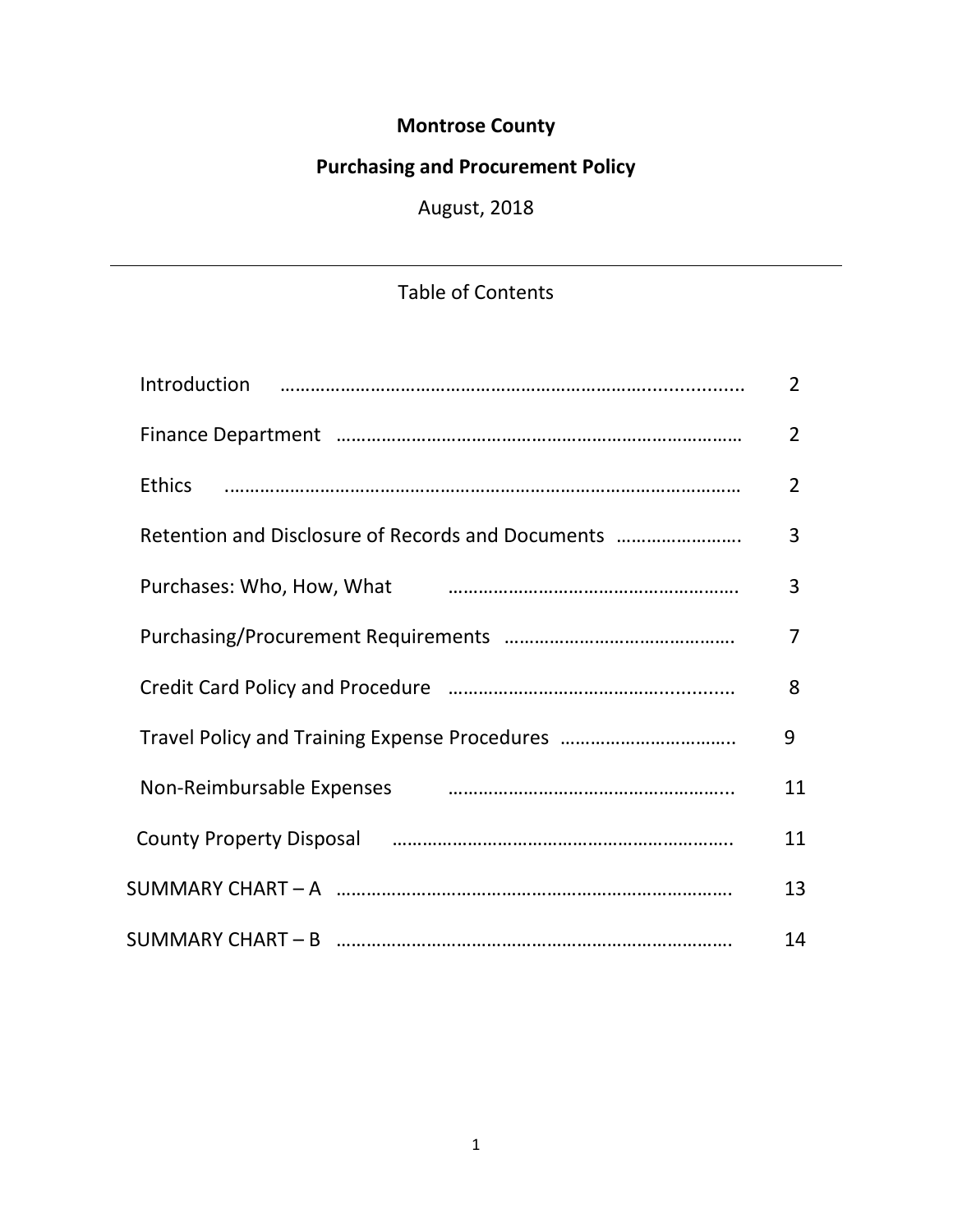## **POLICY FOR PURCHASING, CONTRACTING, TRAVEL, TRAINING AND DISPOSAL OF COUNTY PROPERTY**

August, 2018

#### **INTRODUCTION**:

The purpose of having a policy for purchases and contracts by County elected officials and employees is to ensure:

- 1. Compliance with Colorado law, and, in some limited situations, with federal law.
- 2. Provide transparency to the public of the expenditure of tax dollars.
- 3. Encourage maximum competition on a fair and equal basis to qualified and interested bidders of products and services, ensuring that the County is receiving the best overall value for taxpayer dollars.
- 4. Provide a uniform and easily understood process for the procurement of materials, equipment, vehicles, supplies and services.

This policy applies to all elected officials and County departments.

#### **FINANCE DEPARTMENT**:

The Finance Department is charged with maintaining accurate records of expenditures, ensuring transparency in County financial transactions, and working with the County's auditors each year to complete the review of the County's finances in accordance with state law. From time to time, Finance may provide additional guidance or requirements for documentation of expenditures. Elected officials and County employees are expected to cooperate with Finance in documentation, payment of invoices, and include them early and often in discussions regarding budgets, procurements, and major projects. Questions about procedures for procurement can also be directed to Finance.

## **ETHICS:**

All elected officials and County employees are subject to the state Code of Ethics, found at C.R.S. 24-18-101, et seq., and should be familiar with the provisions of the law, especially as it relates to procurement and avoidance of conflicts of interest, or the appearance of impropriety.

In practice, this means that elected officials and employees should not enter into purchases/contracts with companies in which they, or a family member, have a financial interest. Commissioners should not vote on matters before the BOCC in which they, or a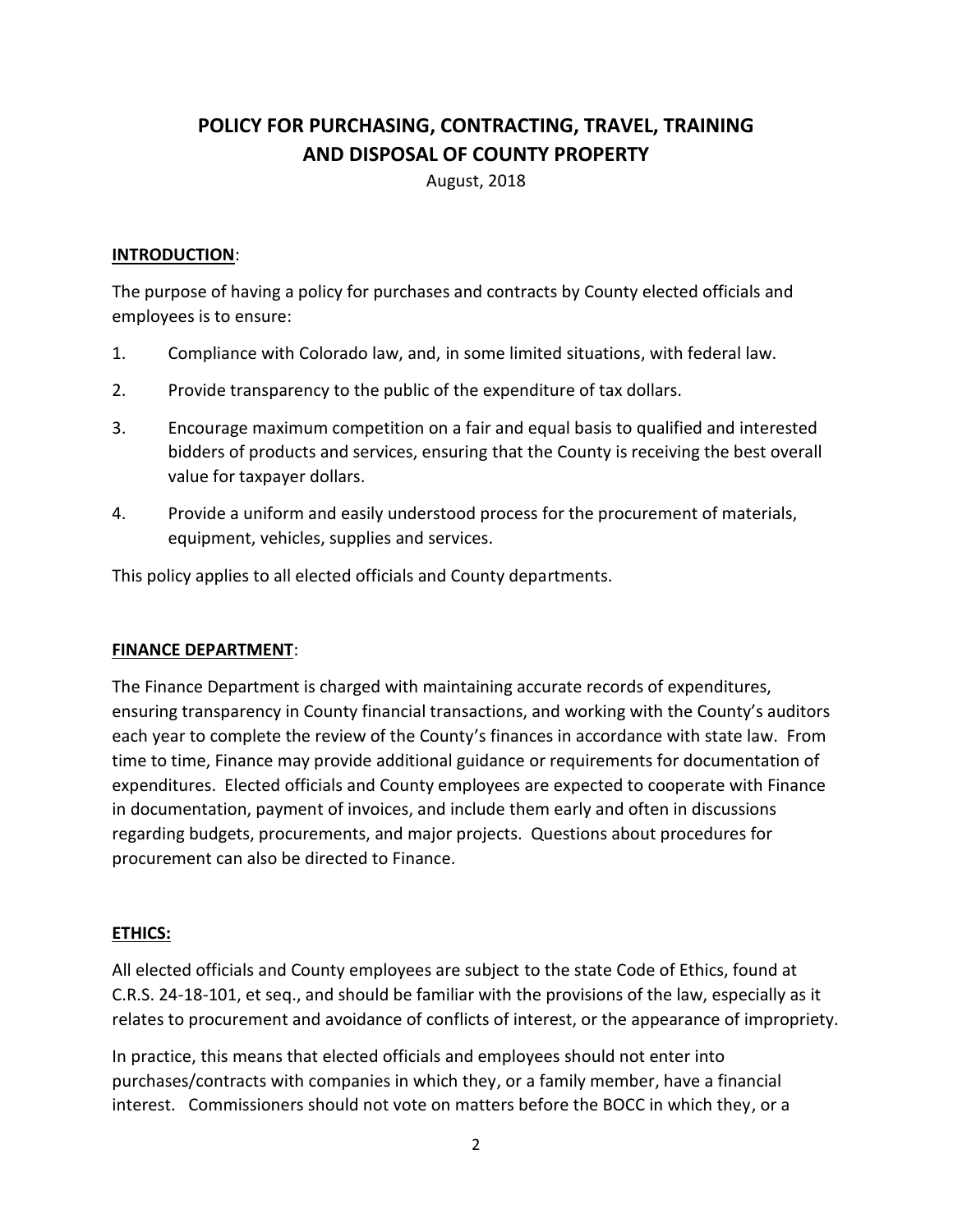family member, have a financial interest. (There are situations in which a commissioner can disclose a financial interest and not recuse him/herself.) There are also limitations on accepting of gifts (including meals, from vendors or other members of the public doing business with the County – generally anything over \$59.00 is prohibited (there are exceptions related to scholarships, and family or friend gifts). Questions about specific gifts or ethics questions can be directed to the County Attorney.

## **RETENTION AND DISCLOSURE OF RECORDS AND DOCUMENTS:**

Generally, the retention period for any documentation of purchases (RFPs, ITBs, related correspondence, contracts, bid awards, and other documents related to a purchase) is three (3) years. There may be situations that require a longer retention period. All procurement documents are subject to public review under the Colorado Open Records Act (CORA), although the full proposals are not subject to CORA until after a bid has been awarded. Other proprietary information and trade secrets may also be protected from public disclosure, but all ITBs and RFPs should contain language providing notice to bidders that the County may be required to disclose any document or any information provided under CORA.

#### **PURCHASES: WHO, HOW, WHAT:**

Here are the basics<sup>1</sup>:

- Only the Board of County Commissioners has the authority to commit funds, or to delegate the authority to commit funds and spend county money.
- Under Colorado law, a county cannot enter into contracts that require a multi-year spending obligation without the ability to terminate the contract in the event that funds are not available or appropriated.
- For some purchases, state or federal laws and regulations may govern the procedures for purchasing or acquiring goods or services, and may supersede these policies. Road and bridge construction related projects, and projects funded by state or federal grants generally require careful analysis to determine the correct procedures, publication and notices.
- Even if an expenditure has been contemplated in a department or elected official's budget, the rules for procurement apply.

<sup>&</sup>lt;sup>1</sup> There are a number of state statutes governing procurement by local governments and public access to procurements records. Federal laws and regulations may apply to procurement for projects utilizing federal funding, including road and bridge projects. See: C.R.S. 24-72-203, 204; C.R.S. 6-17-103, 104, 105; C.R.S. 24-80- 101; 24-72-201, et seq.; C.R.S. 24-110-101, 201; C.R.S. 8-17.5-101, 102; C.R.S. 24-91-101, et seq.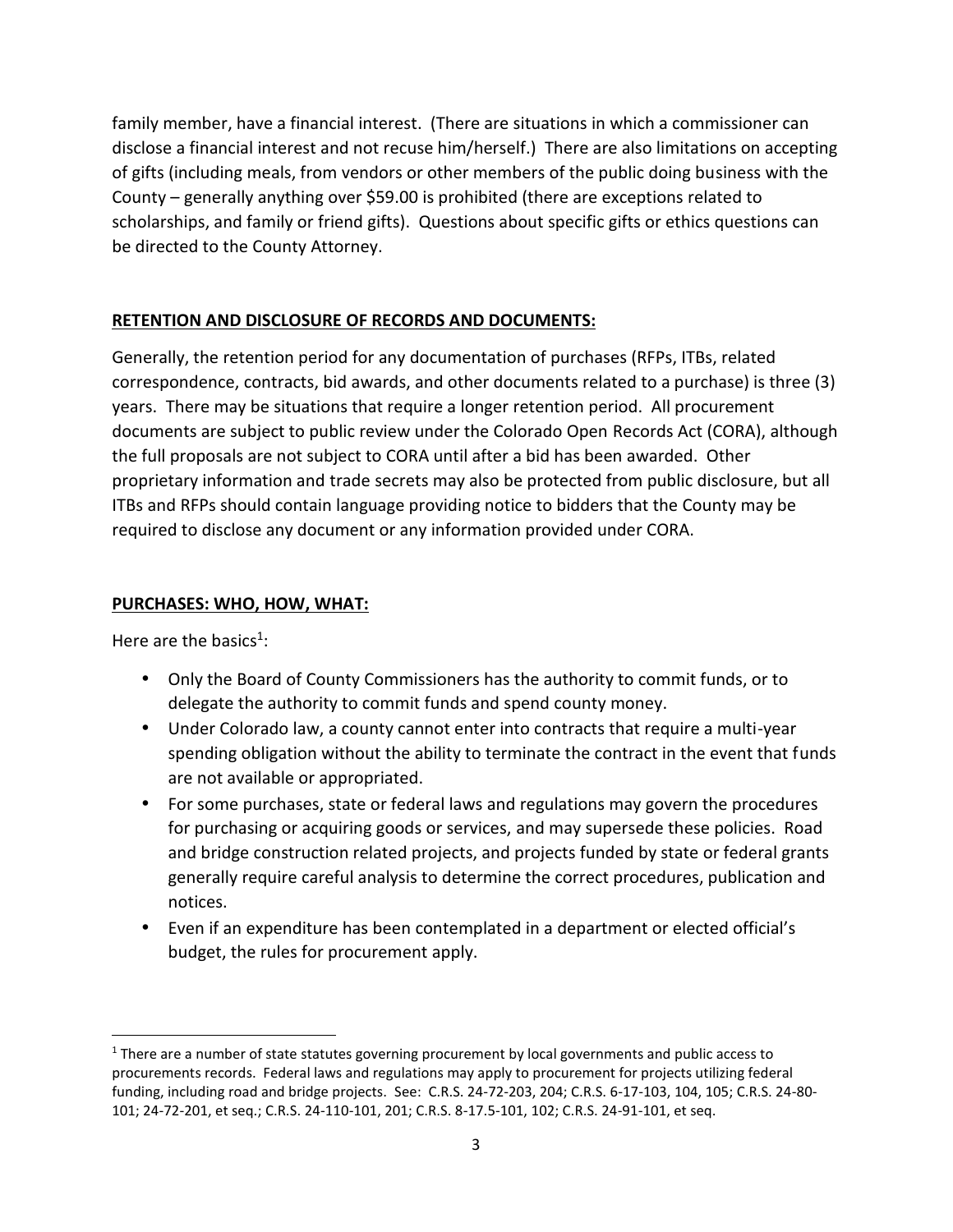- Potential vendors should be given an equal opportunity to compete for the County's business. Competition generally generates the best value for use of taxpayer dollars. Sole source purchases should generally be avoided for purchases over \$2,500.
- Procurement documents are generally "public records" for purposes of CORA. Bidders must clearly designate any information that is proprietary and/or confidential. RFPs and ITBs should always include language giving vendors/bidders notice that the County may need to disclose information pursuant to CORA.

## **WHO Approves**: (SEE SUMMARY CHART)

1. The BOCC has delegated authority for purchases under \$25,000, already included and authorized in a department or elected official's annual budget, to the department head or elected official.

 Electronic equipment, cell phones and software should be reviewed by the IT Director. Vehicle or heavy equipment should be reviewed by the Public Works Director.

- Construction/remodeling of facilities should be reviewed by the Facilities Director.
- All major purchases or acquisitions should be discussed with the County Manager and/or Finance Department.
- Any purchase not included in the budget, or if it will exceed the budget, must be approved by the BOCC.

2. Any purchase, construction, acquisition, and/or services contract greater than \$25,000 (but under \$50,000) MUST be approved by the County Manager prior to undertaking the bid process (RFP, ITB). All purchases, construction or services contracts over \$50,000 MUST be approved by the BOCC. Generally, a department head or elected official should advise the BOCC of the need for acquisition, construction, or services through a work session or other means, prior to initiating the bid process, unless the acquisition or project was included in the budget.

 Other approvals may be required/advised from Finance, IT, Facilities, Public Works, depending on the specific item.

## **HOW Purchased/Procured**: (SEE SUMMARY CHART)

1. **Up to \$2,500 –** Each department can use its own discretion and judgment in finding the best value and price. It is recommended that at least two bids, quotes, or sources be considered and documented for audit and public inspection purposes.

2. **\$2,500 - \$25,000 –** These purchases remain in the discretion of the Department Head or Elected Official, but competitive pricing should be obtained by one or more of the following:

 Purchases made through government cooperative contracts or master purchase agreements.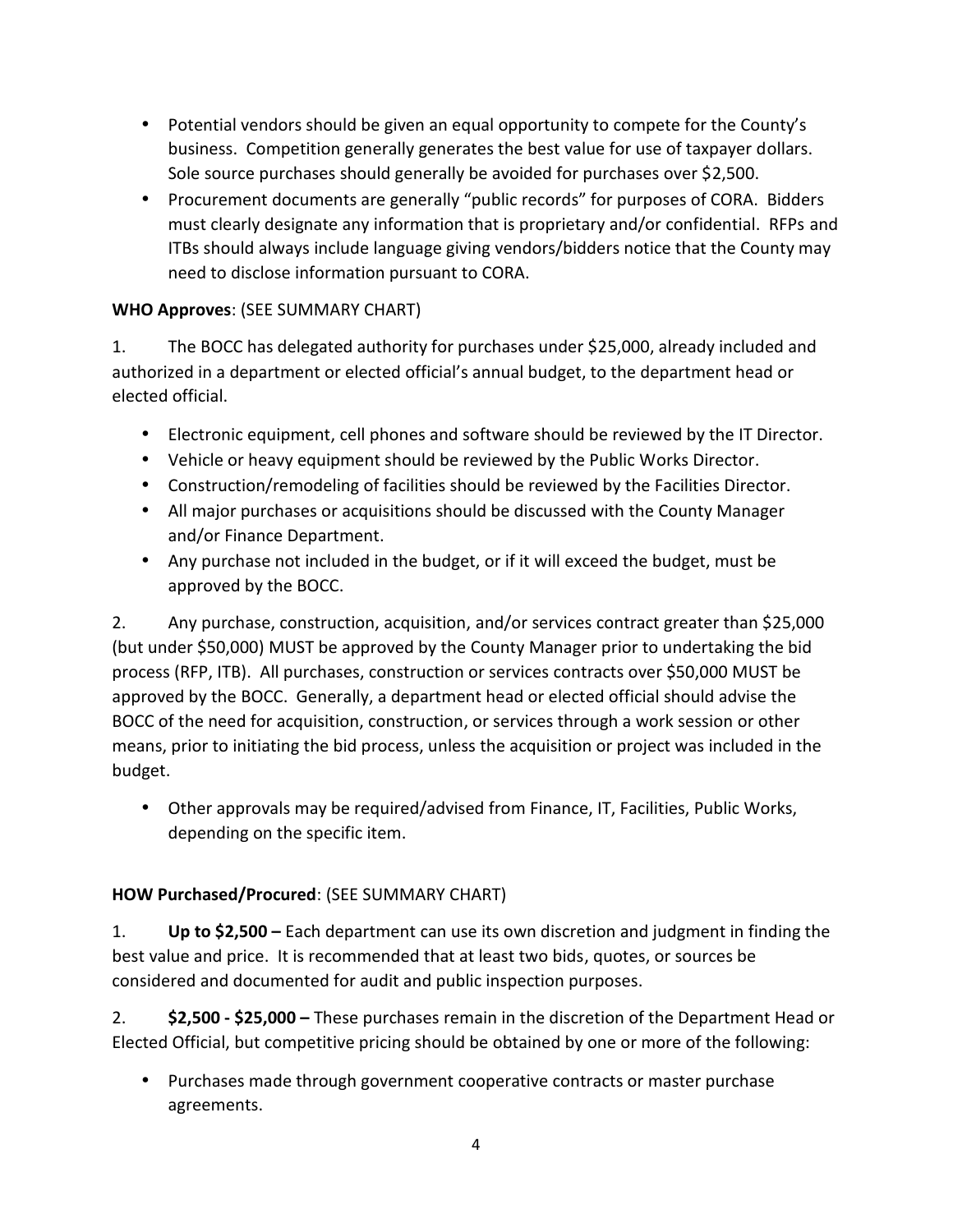Professional or official organization pricing/discounts.

) Previous bids (within ninety (90) days) where the price has not changed.

- Renewal of a lease, maintenance or other supply agreement if it has been bid within two years or as may be provided in a previous contract of not more than five years.
- Telephone quotes from at least three (3) sources with documentation for audit and public inspection purposes.
- Request for quotes may be used to solicit quotes or bids from at least three (3)qualified vendors, and documented for audit and public inspection purposes.
- Sole source purchases should be used sparingly but may be appropriate for specialized needs, or where the County has an established vendor uniquely qualified to provide a service or product (for example, cell phone service). Where a specific brand is preferred in order to achieve savings in maintenance and repairs, or to assure compatibility (computers, heavy equipment), multiple dealers of the same brand should be contacted for quotes.

3. **\$25,000. and up** – These purchases require a formal, competitive bidding process; Request for Proposals (RFP)or Invitation to Bid (ITB). The steps for this process are:

**a.)** Determine what is needed, including any specifications, qualifications, deadlines, completion dates, or other information as is appropriate for a vendor/bidder to have sufficient information to respond with a qualified bid.

**b.)** Draft a Request for Proposals (RFP) - used when the project is more open ended with the end result being more important than the means of achieving the result; Invitation to Bid (ITB) - used when the parameters of the project are known, or there are specific requirements and specifications desired and the primary response is expected to be a quote for price);

Request for Qualifications (RFQ) - used primarily for professional services or similar needs and the end result desired is to find the best consultant for a project).

**c.)** Send the draft to the County Attorney for legal review. Some kinds of projects (for example, construction) have specific statutory requirements which must be covered.

**d.)** Send the final draft to the County Manager and/or Finance for review. If the request is not covered within the current year's budget, or if the request is expected to be over \$50,000, it must have BOCC approval. Scheduling time in a work session may be appropriate to provide background briefing. Elected officials do not need approval unless the funds have not been appropriated in the annual budget.

**e.)** Determine the schedule for publication and acceptance of bids or responses. Generally, the minimum solicitation time is fourteen (14) calendar days from the publication/advertisement of the RFP/ITB/RFQ to the date of bid closing. However, there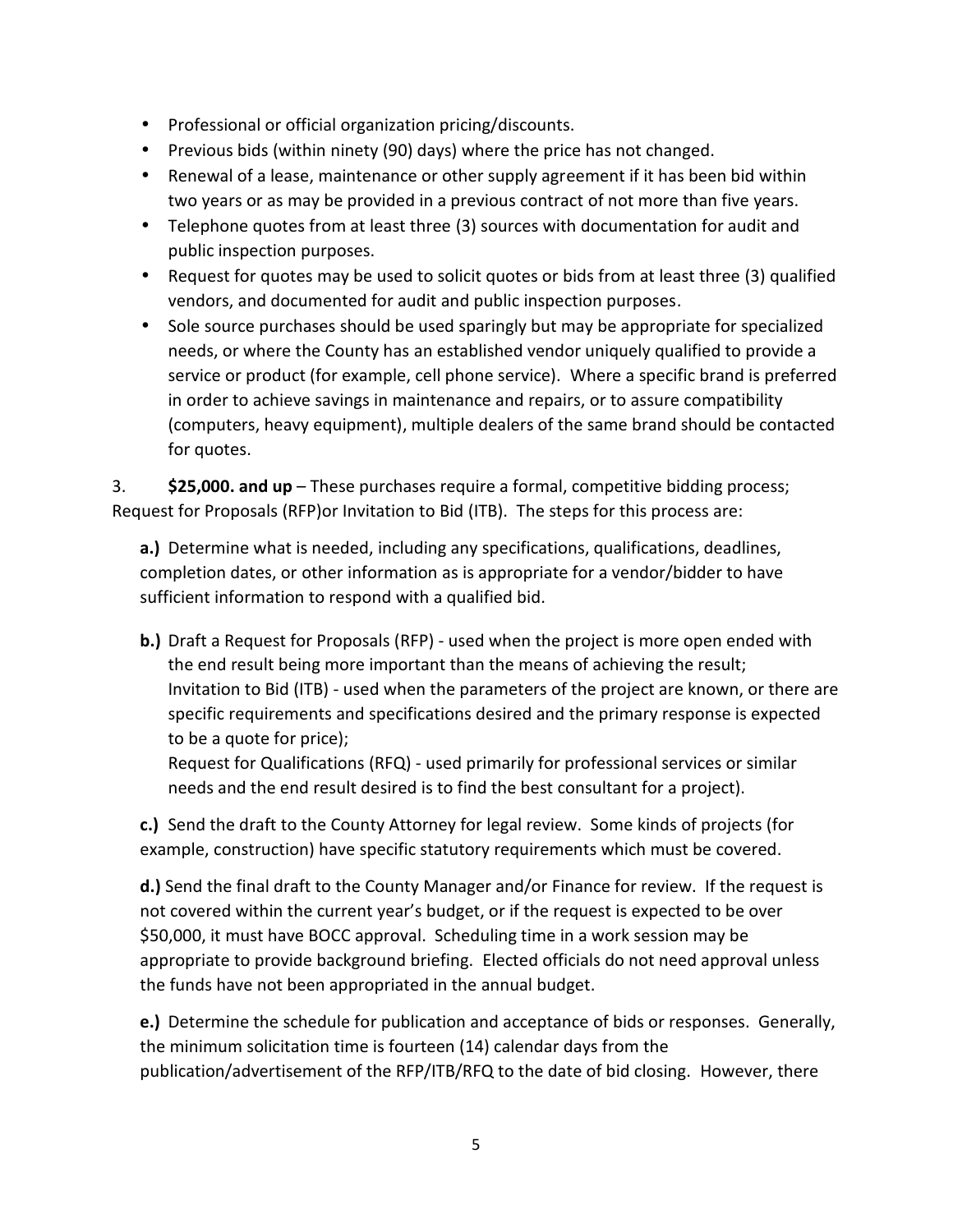are some situations that may require a longer time period, and a shorter time period may be permissible when a short turn-around is necessary.

**f.)** Publish/advertise on the County website, local newspapers, on the bulletin board where BOCC meetings and other official notices are posted; and/or trade publications, as appropriate. Some federally funded projects may require additional publication. The public notice must include:

- A brief description of the desired items, project or services
- Where/how to obtain a bid or proposal package
- Name, phone, email address of the County representative who can answer questions
- Deadline for submitting a proposal, bid or response
- Time, date and location of any pre-bid meeting, and whether it is mandatory or optional
- All questions answered on-line (where); with a deadline for questions/process for amendments/addendums to RFP/ITB/RFQ
- Deadline for submissions (date and time)
- Award criteria
- Time, date and location of bid opening and recording responses
- Approximate date of anticipated bid award

**g.)** All submittals should be sealed and when received should be date-stamped and stored in a secure area. No submissions should be opened until the deadline has passed and bids are recorded. Bids must be opened and recorded in public (at least two people should participate and record the bids). They can then be reviewed by a panel and evaluated against the noticed criteria, although the evaluation does not need to be in a public meeting.

**h.)** Submittals are not returned to the bidders, however, a bidder may withdraw or amend/replace a submittal up until the deadline for submission.

**i.)** Late submittals should be date stamped with the time and date of receipt and returned to the bidder. Only in rare circumstances should a late submittal be accepted (emergency situations where postal service was not operating or similar situation where compliance with the deadline was unavoidably prevented – not just a mistake on the part of the bidder).

**j.)** Bidders should be advised that the Colorado Open Records Act applies to the successful bid, as well as all bids, once the bid is awarded. Confidential and proprietary information should be identified by the bidder, but no guarantee should be made that it will not be released if required by CORA.

**k.)** Always include language in the notice and bid packages that allows the County to accept or reject any bid. (County Attorney can assist with this language.)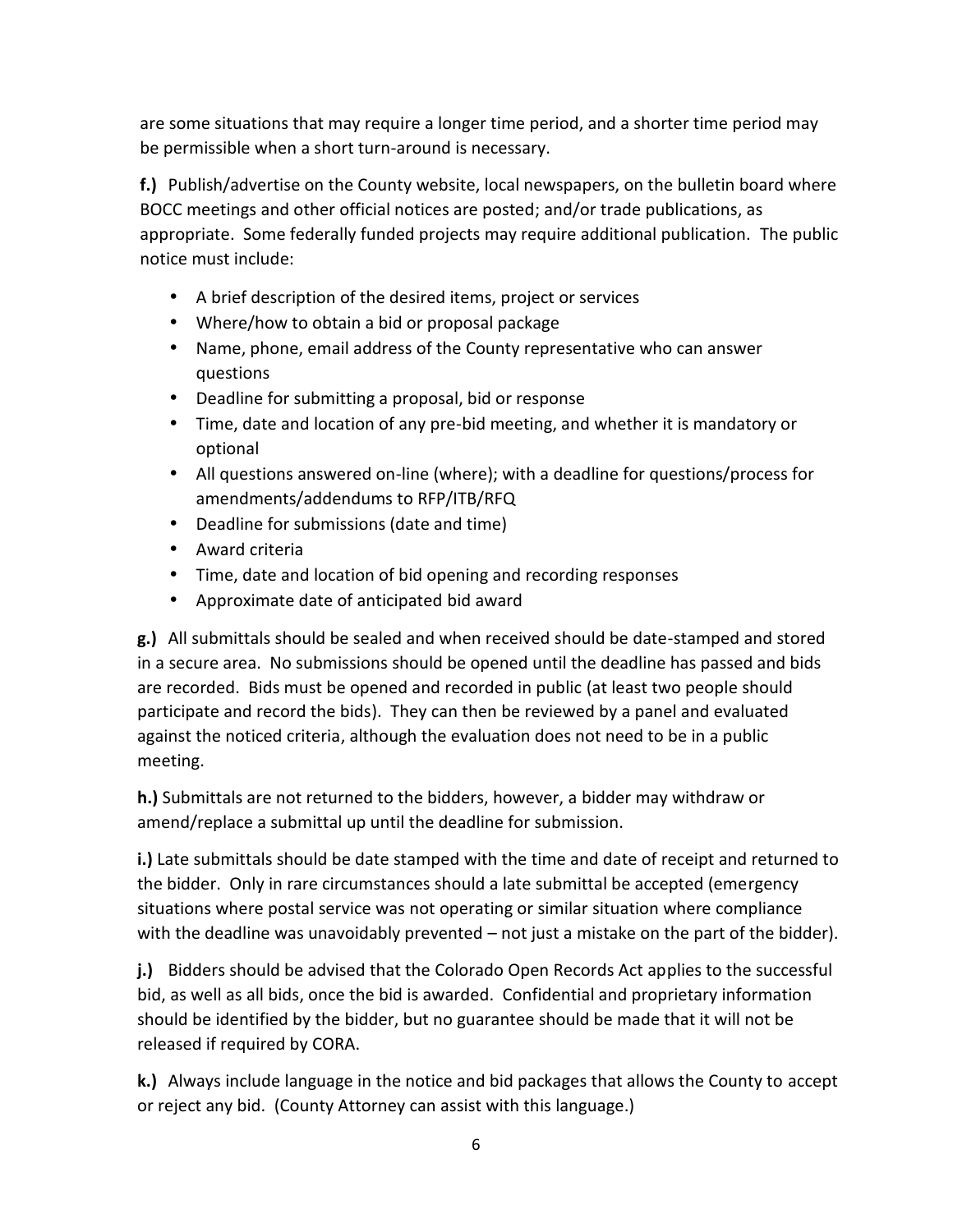**l.)** Once the bids/proposals have been reviewed and judged according to the criteria and put onto a spreadsheet with results, *if* the bid must be approved by the BOCC, it must also be put on the agenda for approval. The final contract can be negotiated and finalized and put onto the agenda at the same time for simultaneous approval by the BOCC. If the bid does not require BOCC approval, the department head, or elected official may award the bid and work with County Manager/Finance/County Attorney, as appropriate, to finalize an acceptable contract.

#### **WHAT ELSE IS REQUIRED**:

- A written contract is required for a number of reasons, but primarily to ensure that there is no later disagreement as to what was expected, how much it was to cost, deadlines for performance and contingencies for bad performance or non-performance. Without a written contract, enforcement is challenging and the risk of litigation increases. Similarly, changes in the performance requirements or change orders for construction should always be in writing and approved as an amendment to the contract, especially if it increases the total price of the project.
- Performance bond. For construction or other large projects (as opposed to purchase of equipment/vehicles/supplies), a performance bond, terms for which should be included in the contract, ensure that if performance is unacceptable or cannot be completed, the County has funds available through the surety and calling of the performance bond, to complete the project. For construction contracts in excess of \$50,000, a separate Performance Bond, Labor and Materials Bond, or other surety acceptable to the county in an amount equal to 100% of the contract price are required by statute. C.R.S. 38-26- 105 and 106.
- Finance should be provided a copy of the contract and any payment instructions. Acquisitions with federal grants or other funding may require additional notifications to potential bidders and/or compliance with federal procurement policies, including for road and bridge construction that price cannot be in the criteria for bid award.
- Construction projects require compliance with C.R.S. 24-91-101, et. seq., including a monthly payment schedule; this permits withholding of 5% of the contract price as "retainage" to ensure the construction is completed satisfactorily and that the contractor has paid all sub-contractors.
- For construction projects, all funds must be available and appropriated at the time the contract is entered into with the contractor.
- Contracts that span more than one year should always be subject to funds being available and appropriated, with termination at the County's option in the event that funds are not available or appropriated.
- State of Colorado contracts, from almost any agency, are difficult to revise, but not impossible. Sometimes multiple counties banding together can negotiate terms that are more acceptable that what is initially offered.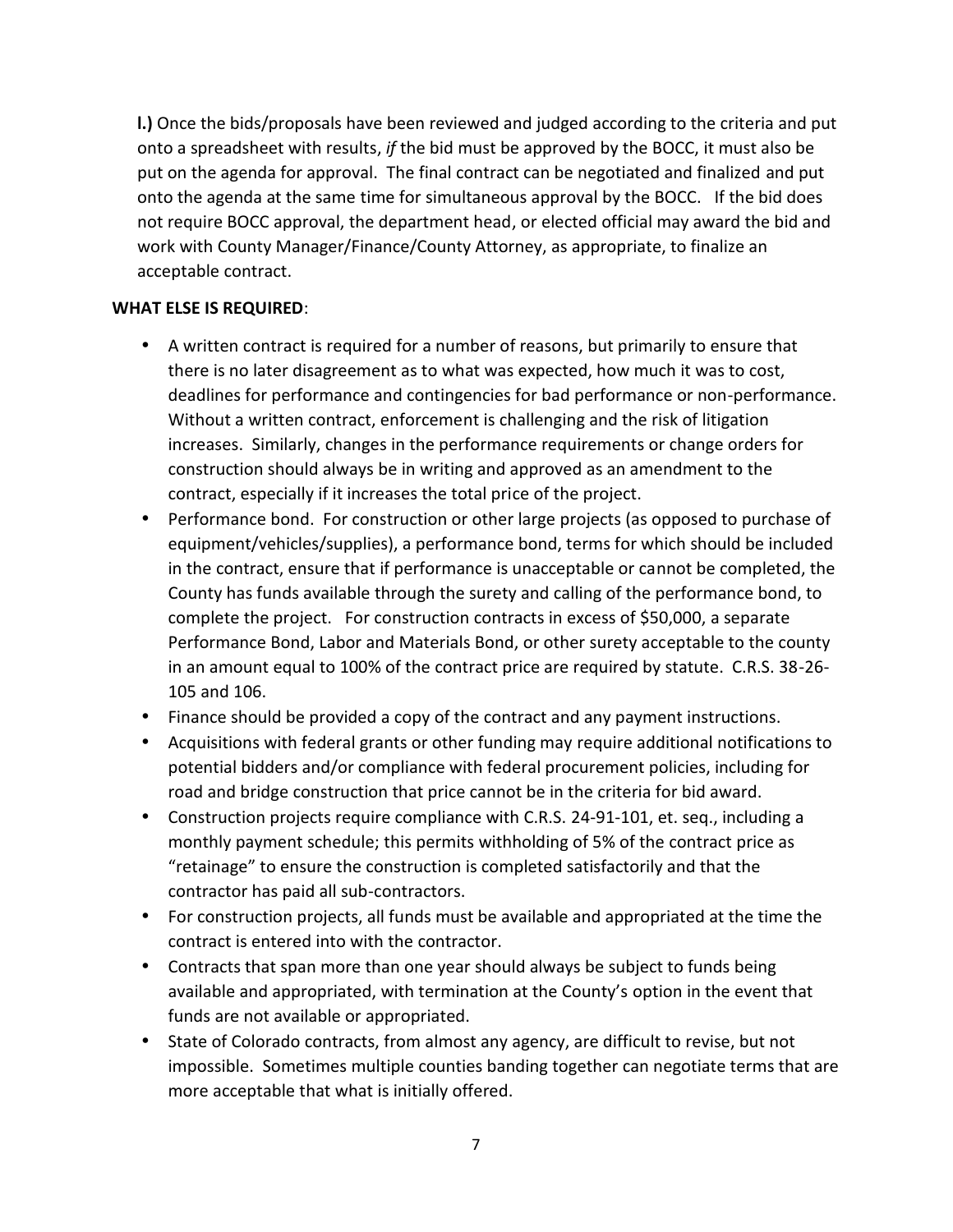The County cannot indemnify anyone, so indemnification clauses should be avoided and eliminated. In the event that the other party insists on an indemnification clause, the language *"to the extent permitted by law"* needs to be included. (Which essentially voids the indemnification since it is not permitted by Colorado law.)

#### **CREDIT CARD POLICY AND PROCEDURE**

All County credit card usage shall be for County business only. Do not use a County credit card for any personal uses or purchases. County credit cards may not be used for cash advances or to purchase fuel for privately owned vehicles. The County does not generally approve the purchase of alcoholic beverages on a County credit card, although there may be limited circumstances for which such a purchase is appropriate due to an employee's job responsibilities. Failure to comply with credit card policy and procedures may result in cancellation of credit card privileges, disciplinary action and/or termination.

Credit cards for elected officials and employees should be requested from the Finance Department. The County has limited credit card availability, depending upon credit limits, so departments may be limited as to the number of credit cards available or the credit limit for an employee, based upon needs of the Department and/or the job responsibilities of an employee. The only credit cards issued for County official and employee use are bank credit cards.

Vendor or other purchasing cards are not permitted except as may be specifically authorized by the County Manager. The County does have a Home Depot purchasing card, so if purchasing materials at Home Depot, check with the County Manager or Facilities Director on the use of that purchase card.

Credit cards may be used to pay for any allowable county business purpose up to the credit limit of the card, including overnight travel expenses, registration for educational or professional events, lodging, and purchases of materials and services.

Credit cards may *not* be used for cash advances or fuel for private vehicles.

Documentation must be provided to Finance for all charges onto a County credit card, whether invoice, receipt, or purchase order, on the form for Report of Credit Card Purchases. Receipts and the completed Report should be delivered to Finance within five (5) days of purchase or completion of business travel. All Reports of Credit Card Purchases must be submitted with the approval signature of the employee's supervisor or elected official. Employees are responsible for obtaining copies of lost or misplaced receipts.

Where a meal is not on a per diem basis, and is charged to a credit card, and the meal is for multiple employees, the names of all employees for whom the meal was purchased must be included with the itemized receipt.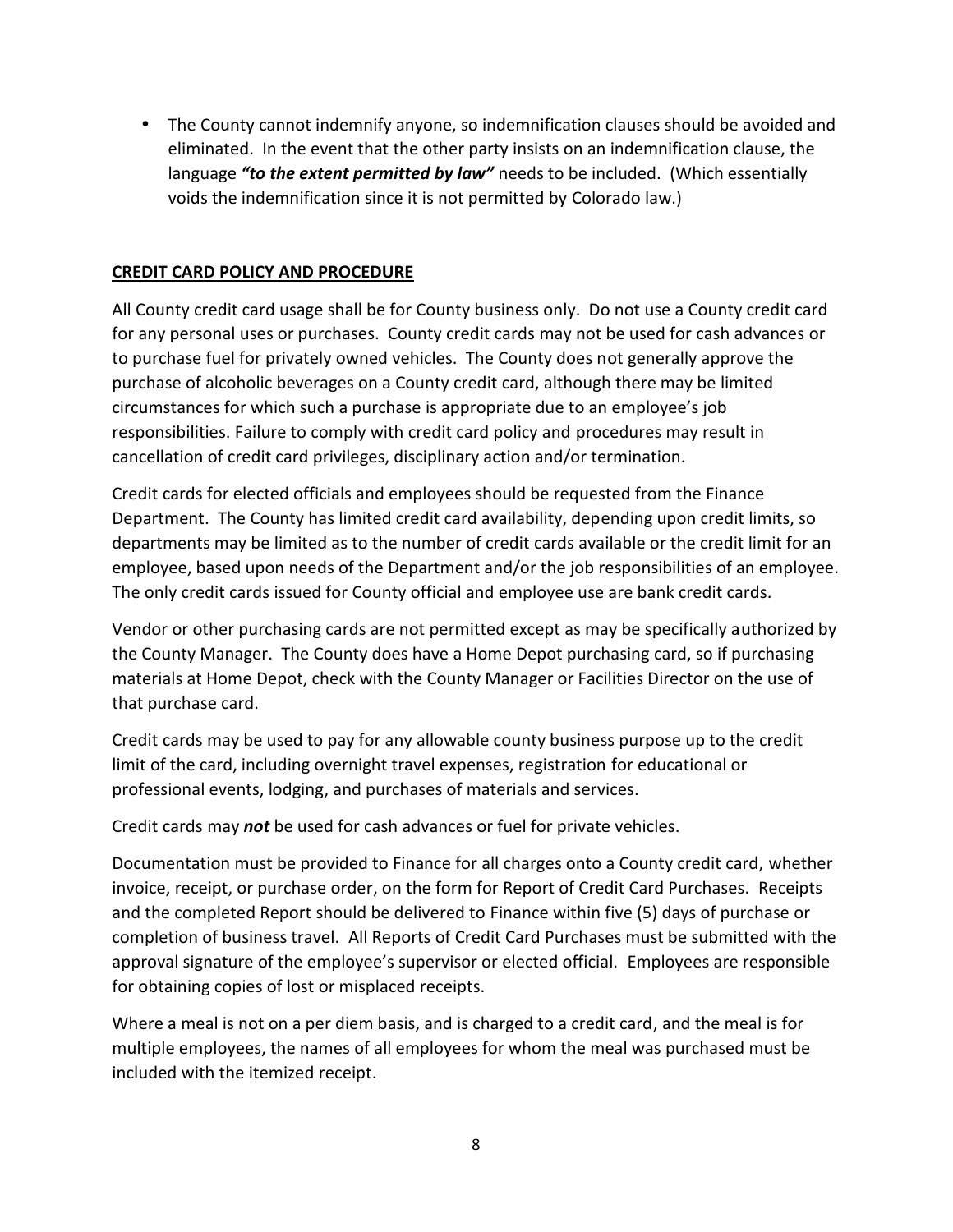The vehicle number of any County-owned vehicle for which fuel is purchased with a credit card must be included along with the receipt for fuel purchase. Where a county fuel card is available and accepted by the merchant, it should be used instead of a credit card. When in proximity to the County's fuel pumps, that is the preferred source of fuel.

No individual card holder may modify his account or credit limit in any way. Any such changes must be requested through Finance, with approval and authorization of the Department head, supervising elected official or County Manager.

If a card is lost or stolen it is imperative that Finance be notified immediately.

Any misuse of a County credit card should be reported to Finance immediately. Recurring or significant misuse of a credit card, generally in excess of \$500, will result in an investigation and measures will be implemented to prevent or reduce the likelihood of future occurrences.

## **TRAVEL POLICY AND TRAINING EXPENSE PROCEDURES**

Travel or training must be approved in advance by the supervisor, department head, or elected official. An estimate of all fees, costs and expenses should be provided prior to approval in order to determine whether it is within budget limitations. Travel or training that does not involve cost or expense to the County should also be approved in advance.

Travel requests and credit card use will be approved when it benefits the County and is integral to County business. Travel should be planned and completed using the most economical means available which will satisfactorily accomplish the County's business. In those circumstances where travel combines both business and personal purposes, an employee or elected official should be diligent and careful in claiming reimbursement only for those expenses that are directly related to County business. County credit cards may not be used for personal expenses.

Travel or training expenses that are paid in advance (registrations for conferences, training) may be made with a County credit card, if available, or by a check request to Finance with appropriate documentation.

Travel or training expenses such as lodging, meals, and mileage (if using a personal vehicle) may be submitted to Finance after the travel or training has concluded on a Request for Reimbursement (Travel or Day Trips) form, with receipts attached. Add any explanation for partial reimbursement (for example, if not all of the expense is business related).

Where feasible and available, a County-owned vehicle should be used for travel rather than reimbursement of mileage for a personal vehicle. However, if both business and personal business are being conducted, a County vehicle should not be used for more than incidental personal business.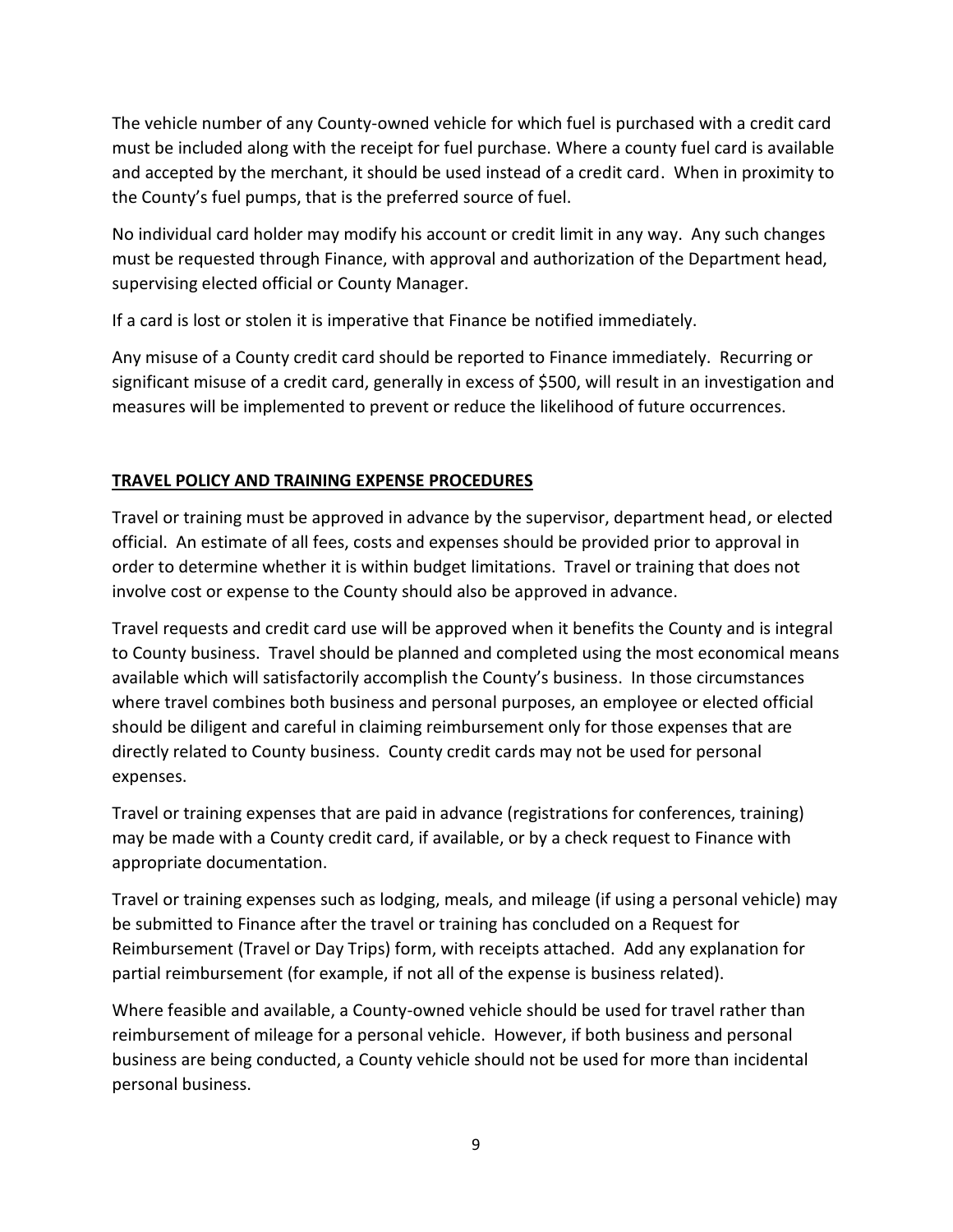The following rates are used for travel expenses:

1. **Lodging** – Actual cost of reasonable lodging, with receipts, or use of County credit card. Reimbursement is only for the cost of a single room. Any additional costs incurred by traveling with a spouse or other companion will not be reimbursed by the County. Because the County is tax exempt, use of County credit card, coupled with tax exempt certificate, should be used in order to eliminate lodging taxes.

2. **Meals** – Reimbursement shall be for the standard allowance rather than actual costs of meals, at rates established by the U.S. General Services Administration (GSA). The GSA per diem rates can be found at the GSA website: http://www.gsa.gov/portal/content/104877. Montrose County does not reimburse employees for the "incidental expenses" identified on the GSA website.

An employee or elected official may not claim more than the established per diem rate, except with prior approval and within the limits of whatever per diem rate is recognized for a location by the IRS. Reimbursement claims must include documentation with receipts.

Employees on Day Trips (no overnight stay) are entitled to the GSA per diem rate reimbursement for one meal if the destination is 50 miles or more from their normal place of business. The GSA per diem rate will be reimbursed in the employee's paycheck within four weeks of submission of the Day Trip Reimbursement Request, listing the meal.

If an employee transports inmates or clients, meal costs will be reimbursed for that traveling companion at the same rate as the employee. The reimbursement request form must include information who else was included in the meal.

3. **Mileage -** Reimbursement will be for the actual miles driven which are directly related to County business at the current rate established by the IRS.

4. **Parking fees, tolls, telephone, fax or other miscellaneous expenses -** Reimbursed for actual cost; provide a receipt for expenses over \$25; no receipt required for under \$25, but provide an explanation and location.

5. **Reasonable tips -** paid to bellhops, ground transportation and so on are reimbursed without receipts. No tips are reimbursed for meals as they are included in the meal allowance/per diem allowance and so cannot be claimed separately.

6. **Rental car costs** - are reimbursed with receipt or as a County credit card expenditure with receipt. Rental cars should be the most economical vehicle available that will provide adequate transportation.

## **Non-Reimbursable** Expenses:

1. **Alcoholic beverages**. Please pay for these separately; do not use a County credit card.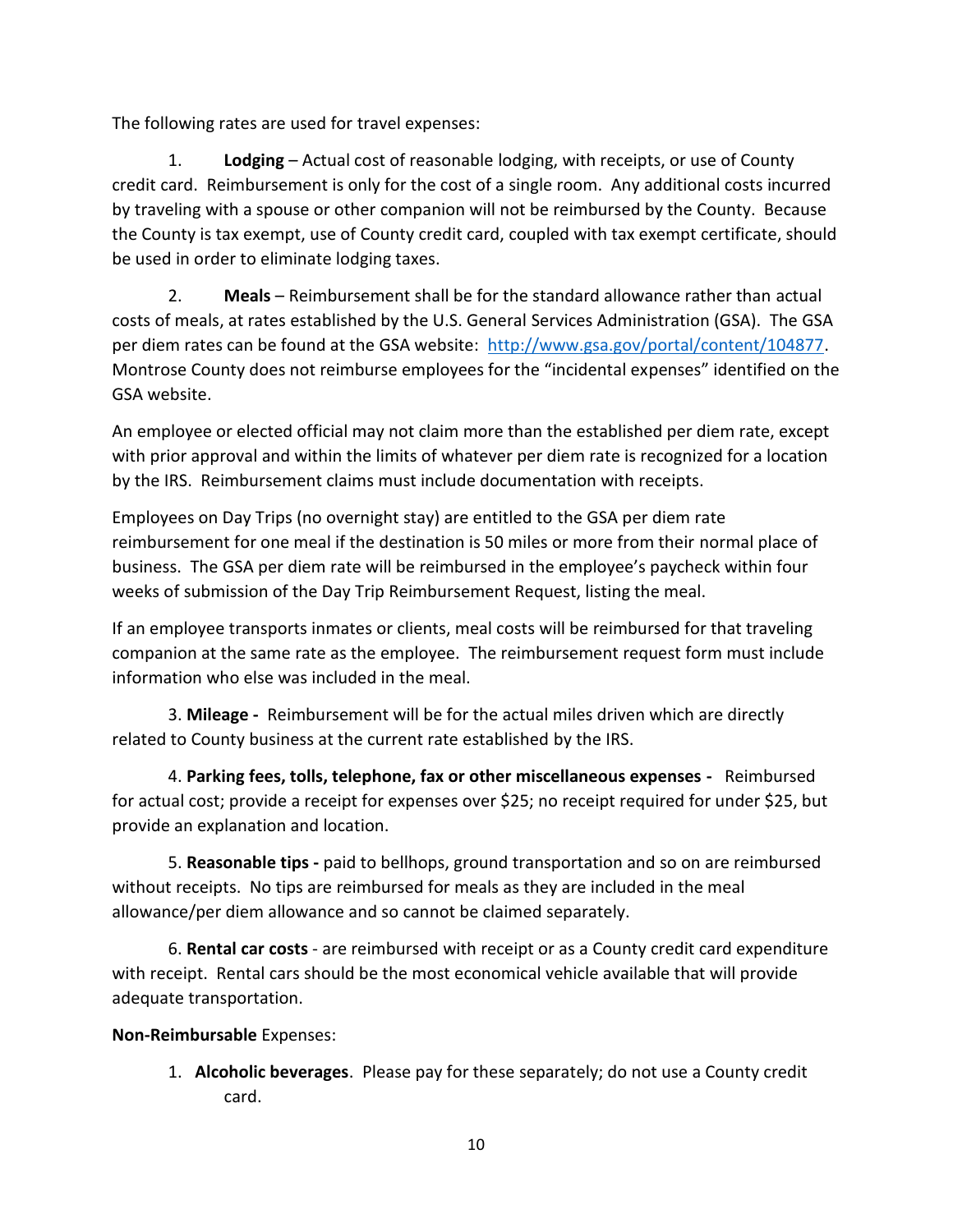- 2. **Entertainment expenses** not directly associated with a conference or other training event, except as approved by the department head or supervising elected official.
- 3. **Personal expenses** such as snacks, magazines, personal hygiene products, movie rentals.
- 4. **Political event expenses.**
- 5. **Traffic fines and parking tickets.**

Exceptions to these rates and prohibitions may be approved by the County Manager. If you have a question about reimbursements or travel expenses, please ask Finance or the County Manager prior to incurring the expense.

## **COUNTY PROPERTY DISPOSAL**

County property includes all real estate, buildings and facilities, vehicles, motorized and fleet equipment, office equipment and machines, furniture, phones, and computers. Finance maintains an inventory of all property, some of which is depreciated over a number of years, some of which is accounted for in an annual inventory. Some property has a limited life of utility, for example, computers, call phones, vehicles. These items are routinely replaced in cycle as the budget permits. Some property has value, even at the end of its useful life to the County and may be disposed of upon approval of the BOCC. Property acquired with grant funds may have specific disposal requirements. The County is not authorized to hold real estate for speculation, so real estate that is not being used for a public purpose, or is not expected to be used for a public purpose, must also be sold.

Generally, the procedure for disposal of County property is:

- 1. Computers, cell phones return to IT and document for Finance the return and end of use of such item.
- 2. Fleet vehicles; road and bridge equipment Document that the items are considered "surplus" due to damage/loss, end of useful life, acquisition of new vehicle/equipment, obsolescence and request BOCC to declare such items as "surplus" and available for sale by auction, bid or other appropriate disposal method, with public notice of opportunity to bid or purchase.
- 3. Real estate, including buildings or other structures Document that the property is not needed for a public purpose and will not be needed for a public purpose in the foreseeable future; obtain a survey, if appropriate, and appraisal. Request the BOCC to declare the property as "surplus" and direction to dispose of through public bid or auction (required for disposal of property obtained by the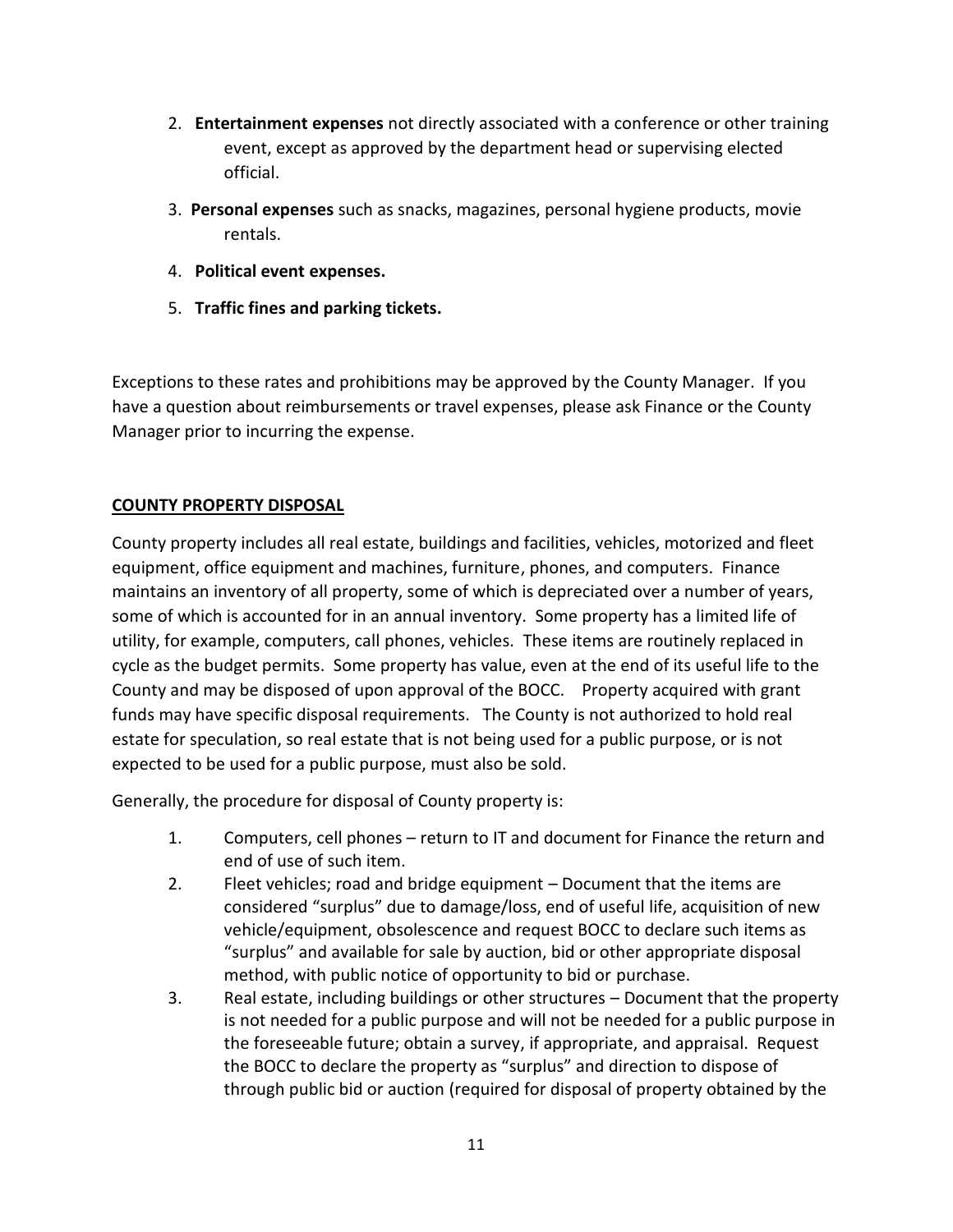County via tax lien/tax sale) or by engaging a Realtor to list it on MLS for not less than the appraised value.

4. Furniture, other office equipment. Obtain approval from County Manager to offer to other departments for use, or if obsolete, to dispose of in an appropriate manner. Document for inventory purposes and Finance.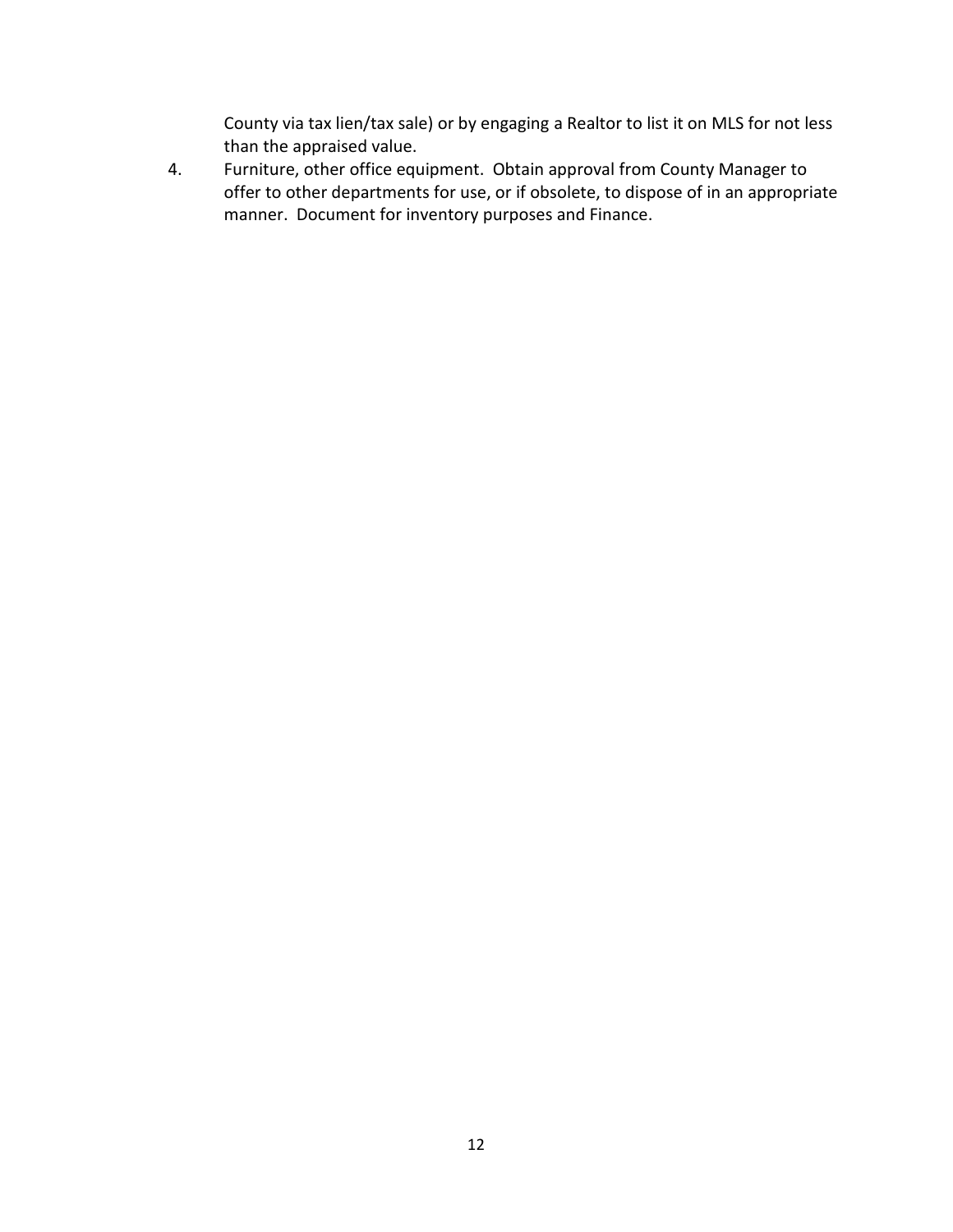## **SUMMARY CHART "A"**

\*Only the Board of County Commissioner's has the authority to commit funds, or to delegate the authority to commit funds and spend county money.

| <b>EXPENDITURE</b>                                        | <b>AUTHORITY TO MAKE</b><br><b>PURCHASE</b>                                                                                                                        | <b>PURCHASE METHOD</b>                                                                                                          | <b>REVIEW or APPROVAL</b><br><b>FROM</b>                                              |
|-----------------------------------------------------------|--------------------------------------------------------------------------------------------------------------------------------------------------------------------|---------------------------------------------------------------------------------------------------------------------------------|---------------------------------------------------------------------------------------|
|                                                           |                                                                                                                                                                    |                                                                                                                                 |                                                                                       |
| <b>UNDER</b><br>\$2,500.00                                | Department Head<br>$\blacksquare$<br><b>County Manager</b><br>$\blacksquare$<br><b>Elected Official</b><br><b>Must Be Authorized in</b><br>annual budget           | Competitive pricing from<br>multiple sources is<br>encouraged.                                                                  | Department Head<br>$\blacksquare$<br><b>County Manager</b><br><b>Elected Official</b> |
| \$2,500.00<br><b>TO</b><br>\$24,999.99                    | Department Head<br>$\blacksquare$<br><b>County Manager</b><br>$\overline{\phantom{0}}$<br><b>Elected Official</b><br><b>Must Be Authorized in</b><br>annual budget | Competitive bids from no<br>less than two (2) sources<br>should be obtained.<br>Requires Purchase Order                         | Department Head<br>$\Box$<br><b>County Manager</b><br><b>Elected Official</b>         |
| \$25,000.00<br><b>TO</b><br>\$49,999.99                   | <b>Elected Official</b><br>$\blacksquare$<br><b>County Manager</b><br>$\blacksquare$<br><b>BOCC</b><br><b>Must Be Authorized in</b><br><b>Annual Budget</b>        | Requires formal<br>competitive bidding<br>process-<br><b>RFP</b><br><b>ITB</b><br>ä,<br><b>RFQ</b><br>$\overline{\phantom{0}}$  | <b>County Manager</b><br>$\blacksquare$<br><b>BOCC</b>                                |
| \$50,000.00<br><b>AND</b><br><b>ABOVE</b>                 | <b>Elected Official</b><br>$\blacksquare$<br><b>County Manager</b><br><b>BOCC</b><br>Must Be Authorized in<br><b>Annual Budget.</b>                                | Requires formal<br>competitive bidding<br>process-<br><b>RFP</b><br><b>ITB</b><br>$\frac{1}{2}$<br><b>RFQ</b><br>$\overline{a}$ | <b>County Manager</b><br>$\overline{\phantom{a}}$<br><b>BOCC Approval</b>             |
| <b>Any Expenditures</b><br><b>NOT</b> in annual<br>budget | <b>BOCC</b><br>$\overline{\phantom{a}}$                                                                                                                            | <b>See Above</b><br>$\overline{\phantom{0}}$                                                                                    | <b>BOCC Approval</b>                                                                  |